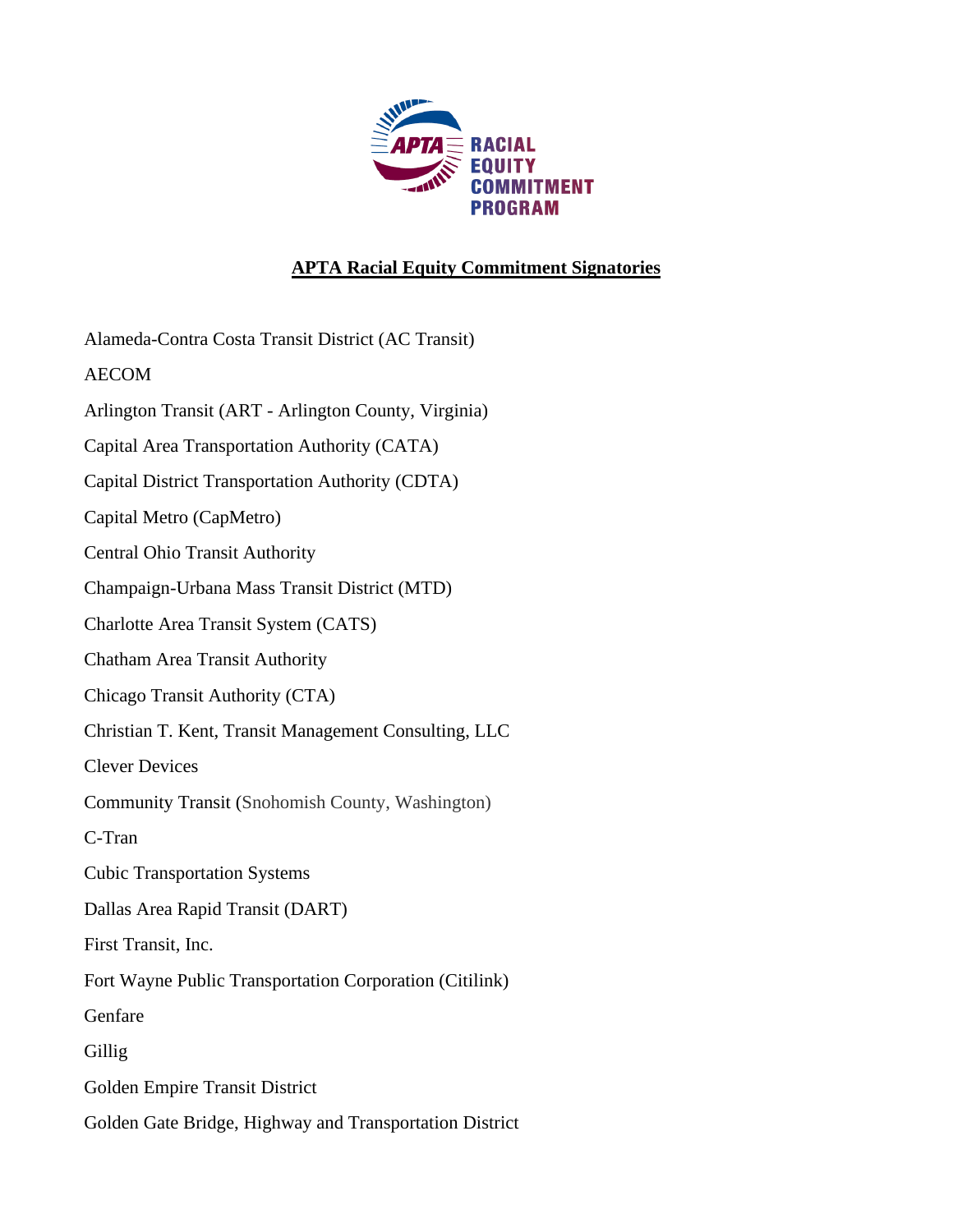Greater Cleveland Regional Transit Authority (GCRTA) Greater Peoria Mass Transit HDR Engineering Inc. Hillsborough Area Regional Transit Authority (HART) **HNTB** Indianapolis Public Transportation Corporation (IndyGo) Infra Strategies LLC INIT Intellectual Concepts LLC Jacksonville Transportation Authority (JTA) Jacobs Kansas City Area Transportation Authority (KCATA) Keolis North America LA Metro Lane Transit District Lea+Elliott, Inc Macon-Bibb County Transit Authority Maryland Department of Transportation (MDOT)/Maryland Transit Administration (MTA) Metra Metrolink – Southern California Regional Rail Authority Metropolitan Atlanta Rapid Transit Authority (MARTA) METRO Regional Transit Authority (Akron, OH) Metro Transit (Minneapolis/St Paul) Milwaukee County Transit System Mountain Line (Missoula UTD) New Flyer of America Inc. New Orleans Regional Transit Authority North County Transit District Northern Virginia Transportation Commission (NVTC) Pace Suburban Bus